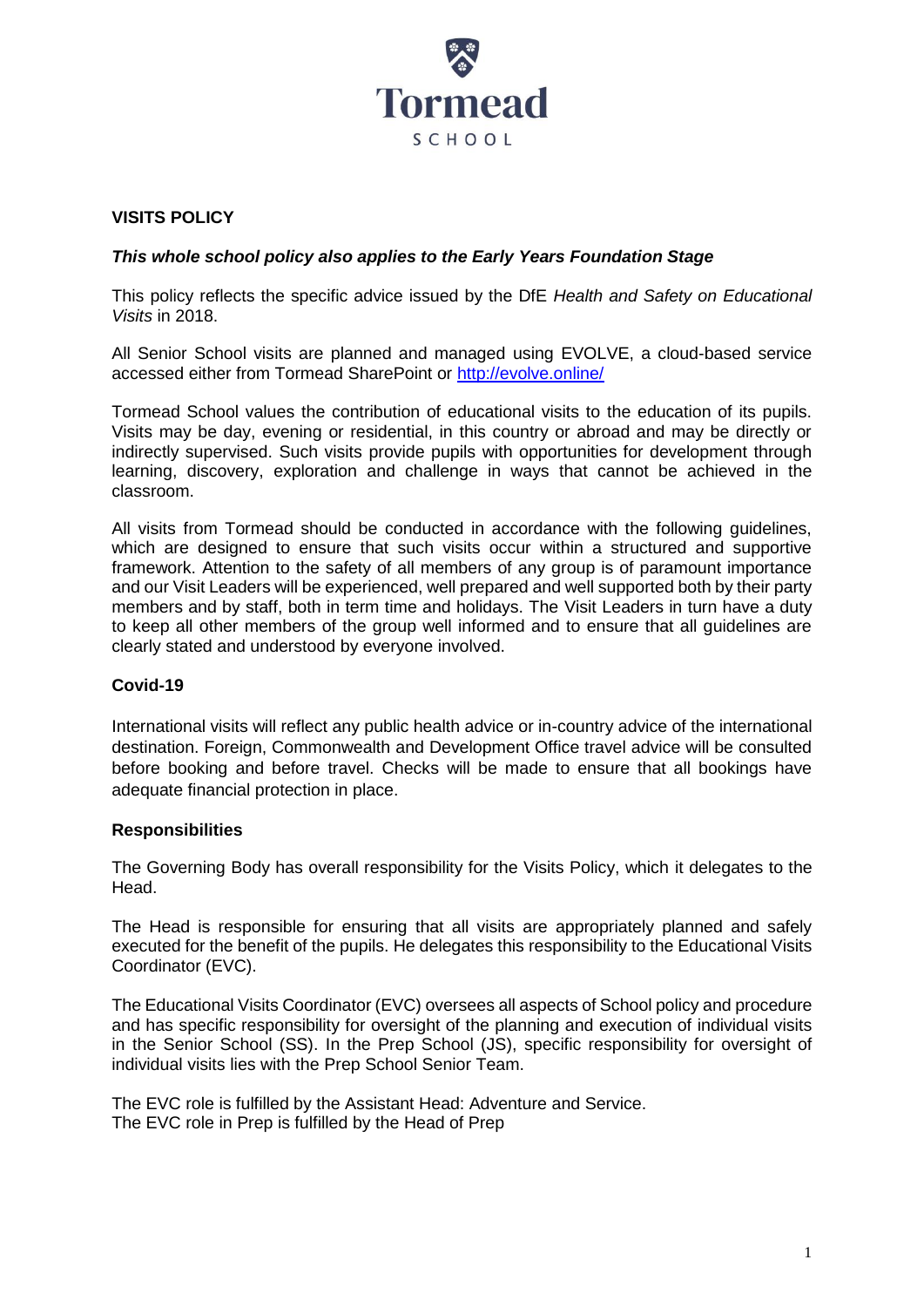# **THE DUTY OF CARE**

### **Teachers looking after pupils are** *in loco parentis*.

In exercising the duty of care and interpreting the meaning of "reasonable, prudent and careful", those involved:

- Should try to think as a parent might in similar circumstances.
- Should consider whether they would be able to justify what is proposed to professional colleagues whose judgement they respect, and ultimately in a court of law.
- If they are in doubt they should not proceed unless they have sufficient further information and advice to remove the doubt.

### **GENERAL POINTS**

- The purpose of the visit must be established and agreed with the EVC/ Prep School Senior Team
- The visit must be consistent with the general aims of the School
- The visit must be appropriate to the age and experience of the pupils involved
- Parents must be informed promptly and fully of all appropriate matters
- All members of the staff team must be knowledgeable about the details of the visit and the extent of their responsibilities
- Pupils must be knowledgeable about the details of their visit
- Safety considerations must be paramount and a risk assessment must be in place for every visit.

The visits calendar is overseen in the Senior School by the Deputy Head Academic and the Director of External Relations. In the Prep School, it is overseen by the Prep School. Head and Deputy Head.

#### **Public Events**

Sometimes staff will wish to promote public events to Tormead pupils and their families. In these instances, where the event is publicly advertised and accessible and where attendance is optional, staff do not need to plan a visit, even if they wish to attend themselves. Any communication sent to parents should make clear that this is not a schoolrun visit. The following wording is suggested:

*Please be aware that this event is not being run as a school visit; any members of Tormead staff who happen also to be present will not be responsible for your daughter's safety and wellbeing.* 

Naturally, any event which is marketed specifically to schools will be defined as a school visit and should be planned and organised according to the guidelines set out in this policy.

#### **Contacts with School**

Should contact need to be made with the School (for example, in the case of any incident involving illness or injury or any change of plan), the School Office is open from 8am until 6pm and should be the first point of contact between those hours. At any other time a member of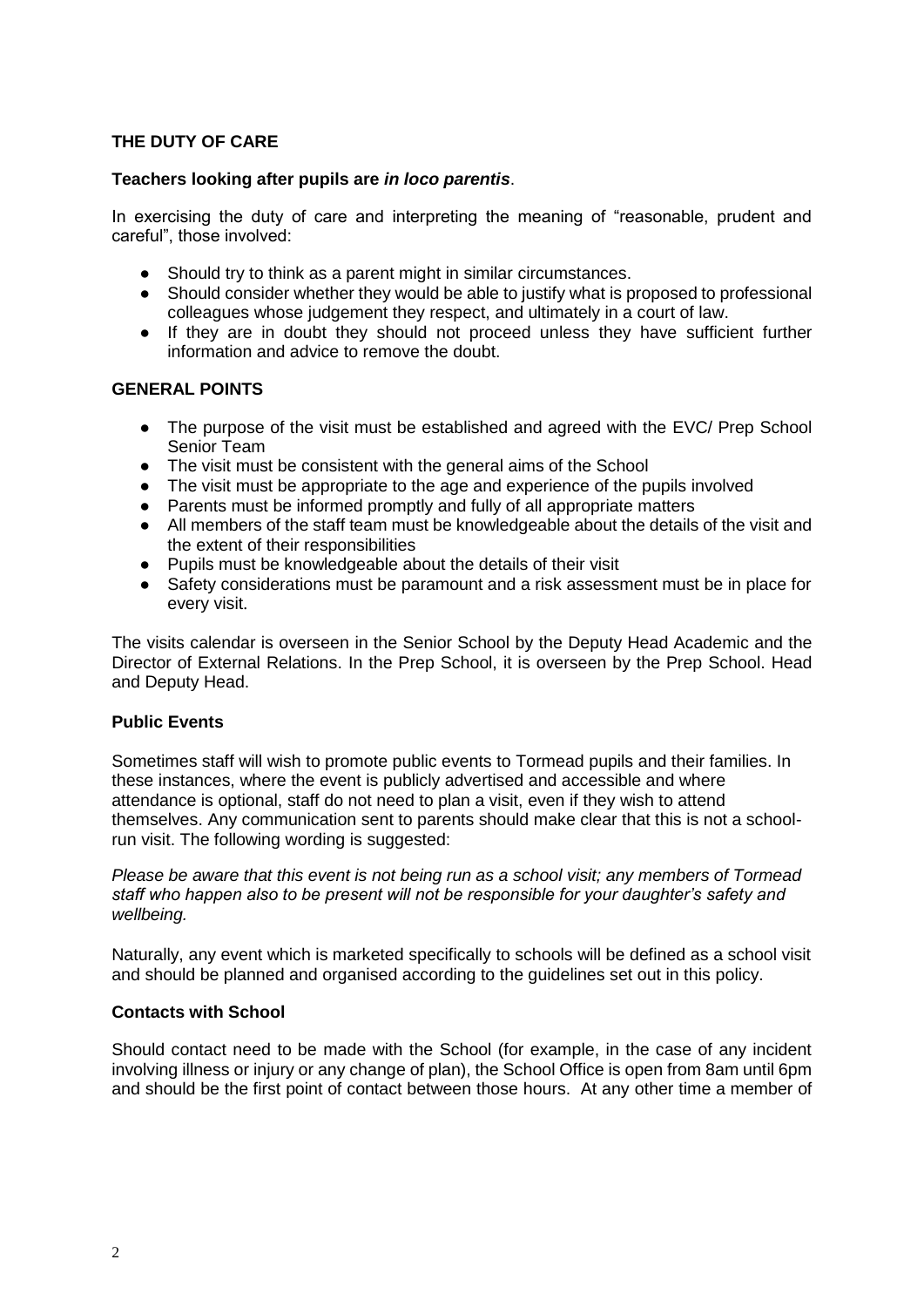the Executive Group (EG) should be contacted directly; a contact card detailing their telephone numbers will be included in the visit pack.

Residential visits will be allocated a senior member of staff as a duty officer; this person should be the accompanying staff's first point of call in the event of an incident or emergency.

## **PLANNING THE VISIT**

### **Safety Standards**

The Visit Leader must check that external activity providers and venues have appropriate safety standards and liability insurance. The Council for Learning Outside the Classroom (LOtC) awards the LotC Quality Badge to organisations which meet national recognised standards. Where the organisation does not hold the badge, staff must establish whether or not it is appropriate to use, initially by checking the details in the list below. Once they have done so, they should consult the EVC; the EVC will then discuss the visit's suitability with the EG, who will ultimately decide whether or not to grant permission.

- Their insurance
- That they meet legal requirements
- Their health and safety and emergency policies
- Their risk assessments and control measures
- Their use of vehicles
- Staff competence
- Safeguarding
- Sccommodation
- Any sub-contracting arrangements they have
- That they have a licence where needed

#### **Hazardous Activities**

Hazardous activities are activities such as winter sports, rock climbing, hill walking, mountaineering, skin or scuba diving, white-water rafting, caving, climbing, trekking and watersports or activities in or around water. An activity may be considered to be hazardous not only due to the nature of the activity itself but also the environment in which it will take place, to include but not restricted to activities in areas subject to extremes of weather, temperature or environmental change, on or near cliffs or steep terrain or in or near water.

Where the main activity is a hazardous activity or any activity which is facilitated by an external provider, the leader will have regard to the appropriate up to date guidance from the Department for Education, found at GOV.UK.

When planning an activity involving caving, climbing, trekking, skiing or water sports (other than rowing), the Visit Leader must check that the provider holds a licence as required by the Adventure Activities Licensing Regulations 2004 (for England, Scotland and Wales). This may be checked, and general advice on safety for school visits found, on the HSE website.

### **Supervision**

There must be an adequate ratio of adults to supervise pupils at all times during the visit. The ratio of adults to pupils will derive from the risk assessment undertaken and the risk factors identified.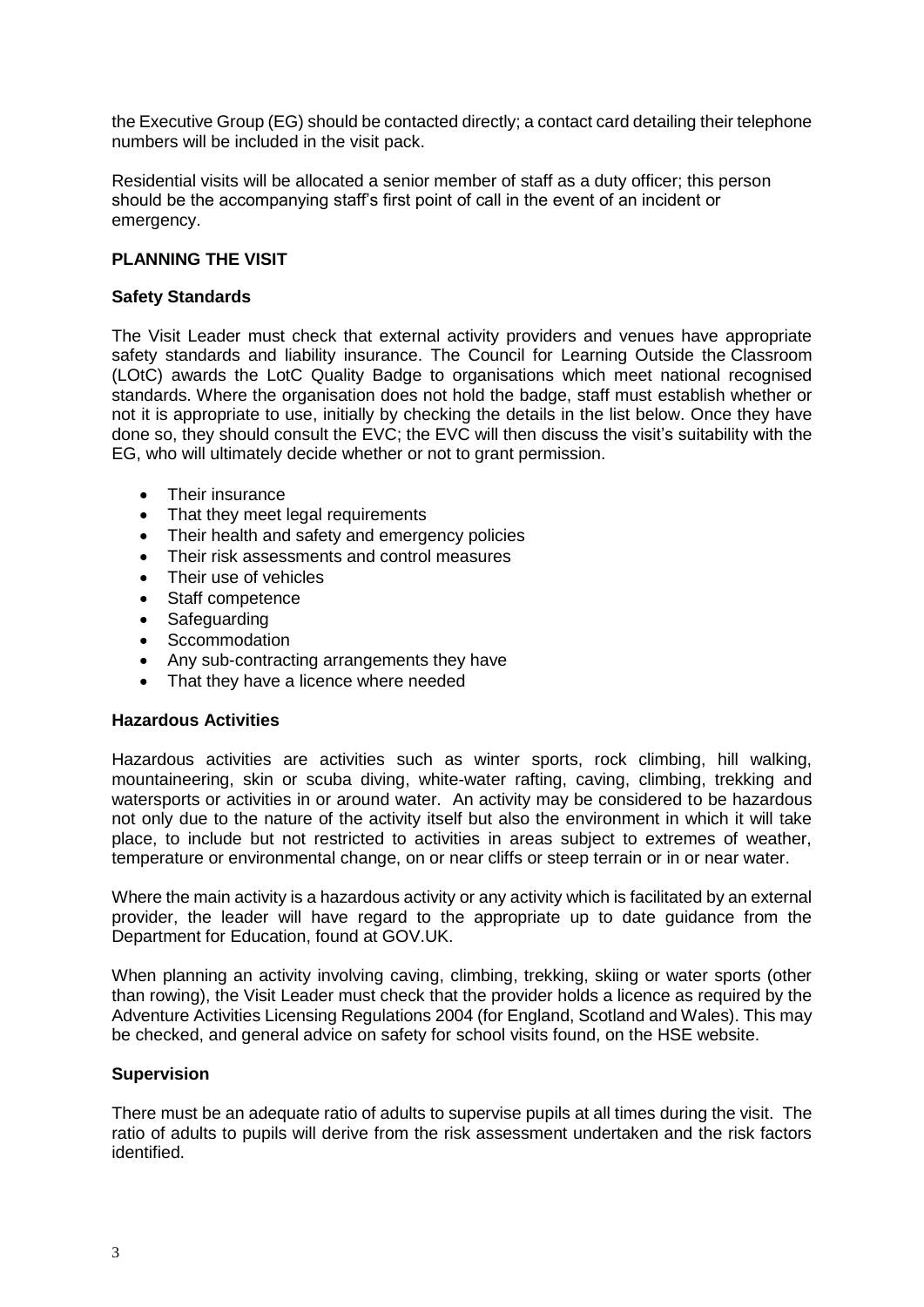The number of staff accompanying a visit will vary according to factors such as the age of the pupils and the nature of the visit. The ratio will be closer the more complex or hazardous the activity. Supervision can be close or remote, but must always be 24 hours a day. Exceptions to the following supervision requirements should be discussed with a member of EG or Head(PS) as appropriate.

- For Senior School visits a ratio of between 1:12 and 1:15 is recommended
- For Years  $4 6$  a ratio of 1:10 is recommended
- For Years  $1 3$  a ratio of 1:6 is recommended
- For Reception a ratio of 1:4 is recommended.

Staff must be aware of and adhere to all the mandatory requirements (including those relating to ratios) under the Early Years Foundation Stage Framework at all times on visits which include pupils under five years old.

### **PERSONNEL**

### **Role of Accompanying Adults**

The visit must have a Visit Leader and will normally include other accompanying adults. At least one member of staff must be qualified in first aid, unless the visit is to a local venue and travel will be by foot, in which case the normal requirement for first aid provision may be waived, after discussion with the EG.

All accompanying adults must:

- Recognise that those in charge of young people are *in loco parentis* and must take at least that degree of care;
- Must have a clear view of the purpose of the visit and the standards of behaviour expected of young people; and
- Adhere to the Staff Code of Conduct (found in the Employment Manual) both in their own behaviour and by reporting any breaches to the Visit Leader.

### **Responsibilities of the Visit Leader**

In addition to the above the Visit Leader must:

- Ensure that all accompanying staff are fully briefed as to the purpose of the visit, their responsibilities, the level and type of supervision required at all times, the standards of behaviour expected and any potential hazards
- Ensure that all pupils are fully briefed as to the purpose of the visit, the standards of behaviour expected and any potential hazards
- Confirm with the Bursar what insurance is required
- Confirm costs with the Accounts Office
- Take all reasonable steps to ensure the safety of all transportation and venues
- Ensure that the choice of adults accompanying the visit in a supervisory role is approved by the EVC (SS) or Head (PS).
- Be responsible for all the planning of the visit
- Carry out a risk assessment and re-evaluate it as necessary
- Deal promptly with any problems, ensuring that the EG is informed immediately of any significant concerns and seeking additional help and support when necessary.

For further guidance, see Appendix 2 – Guidance for Visit Leaders

### **PRELIMINARY VISITS**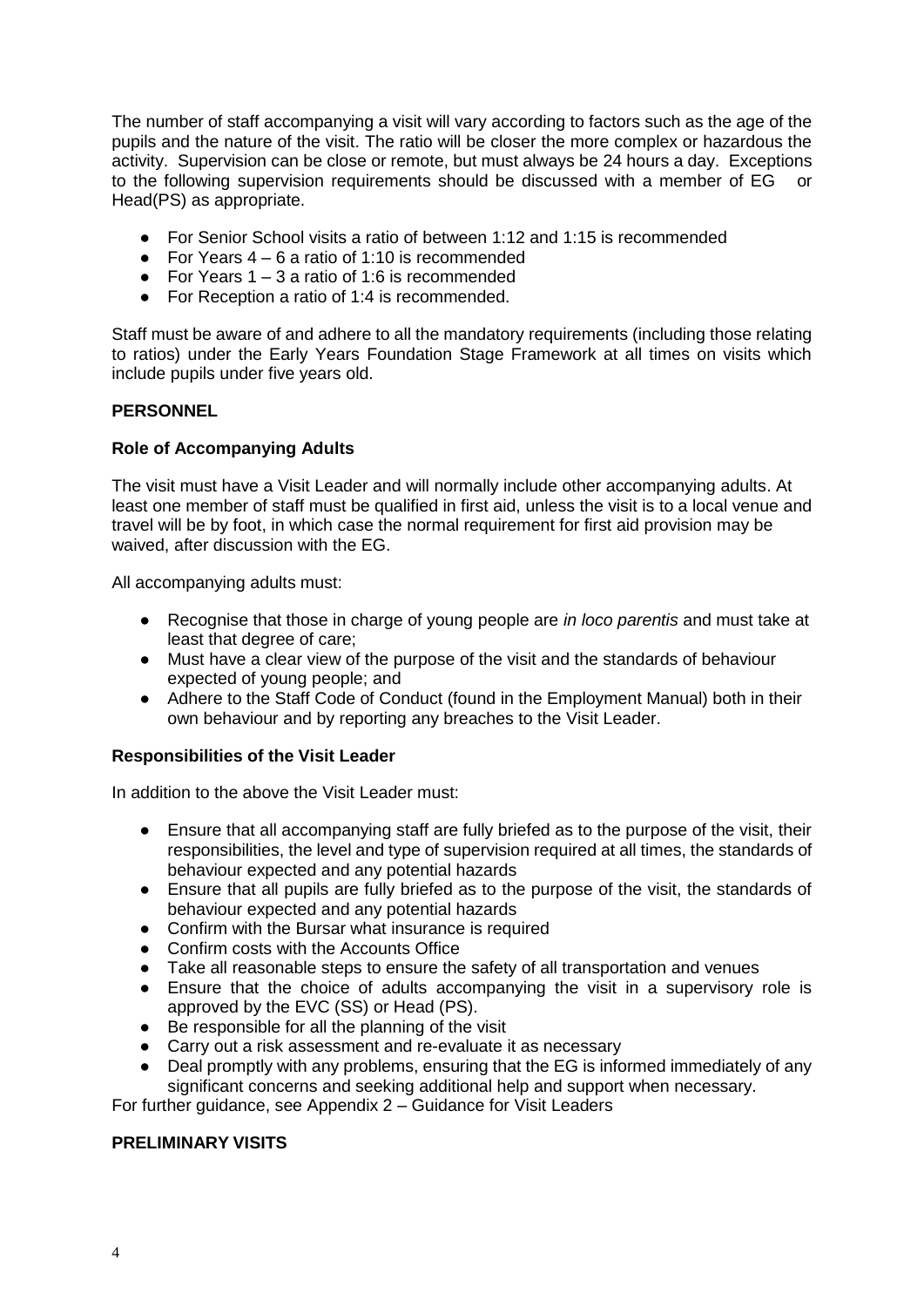When a new visit is planned, a preliminary visit should take place, if possible, to evaluate the venue, plan the programme and make a full risk assessment. Many reputable companies will include a free staff inspection visit but, where necessary, finance for such visits should be included in the overall budget.

## **RISK ASSESSMENT**

It is the responsibility of the Visit Leader to undertake appropriate risk assessments relating to the visit. In doing so, it is necessary for the Visit Leader to decide whether hazards are significant and whether they are mitigated by satisfactory precautions so that the risks are minimised to an acceptable level.

External providers may conduct their own risk assessments. The Visit Leader should ask for these in advance and check that they satisfy the School's requirements for the relevant part of the visit. An additional risk assessment will be required to cover travel to and from the venue and any aspects of the visit not included in the external risk assessment.

For further guidance, see Appendix 3.

### **FIRST AID AND HEALTH**

The Visit Leader will have regard to the School's First Aid Policy and ensure that there is adequate first aid provision on each visit.

The minimum requirements for visits are:

- At least one appropriately qualified person to take charge of first aid arrangements (except for visits involving pupils aged 5 or under when at least one person who has a current paediatric first aid certificate must attend the visit)
- An adequate risk assessment dealing with first aid requirements considering factors such as: the nature and complexity of the activity, the number of pupils, the risk and type of possible injury and how effective first aid would be in those circumstances, proximity to hospitals and the availability of ambulance services and other medical assistance.

Please note that, when visits take place to local venues where the pupils travel on foot, the normal requirement for first aid provision may be waived, after discussion with the EG.

All staff must be aware of pupils with special medical needs and with how to cope with problems that may arise as a result of these.

If, during a visit there is any doubt as to whether a pupils should see a doctor or visit a hospital, always err on the side of caution and keep the EG informed as appropriate.

Parental consent is given for the administration of a number of non-prescription medicines and remedies by staff, in accordance with the guidance given in the Medical Information pack. Further permission is not required to administer any of these, but accurate records of what is administered must be kept, using the Administration of Medicine on School Visit form which is provided in the Medical Information pack.

Any incidents, accidents or near misses and action taken, as well as an evaluation of the visit, must be recorded by the Visit Leader on the Visit Review Form. This should be submitted to the EVC (SS) or Head (PS) who will evaluate, review and log these records.

The following procedure has been approved by the School for pupils in Reception – Year 9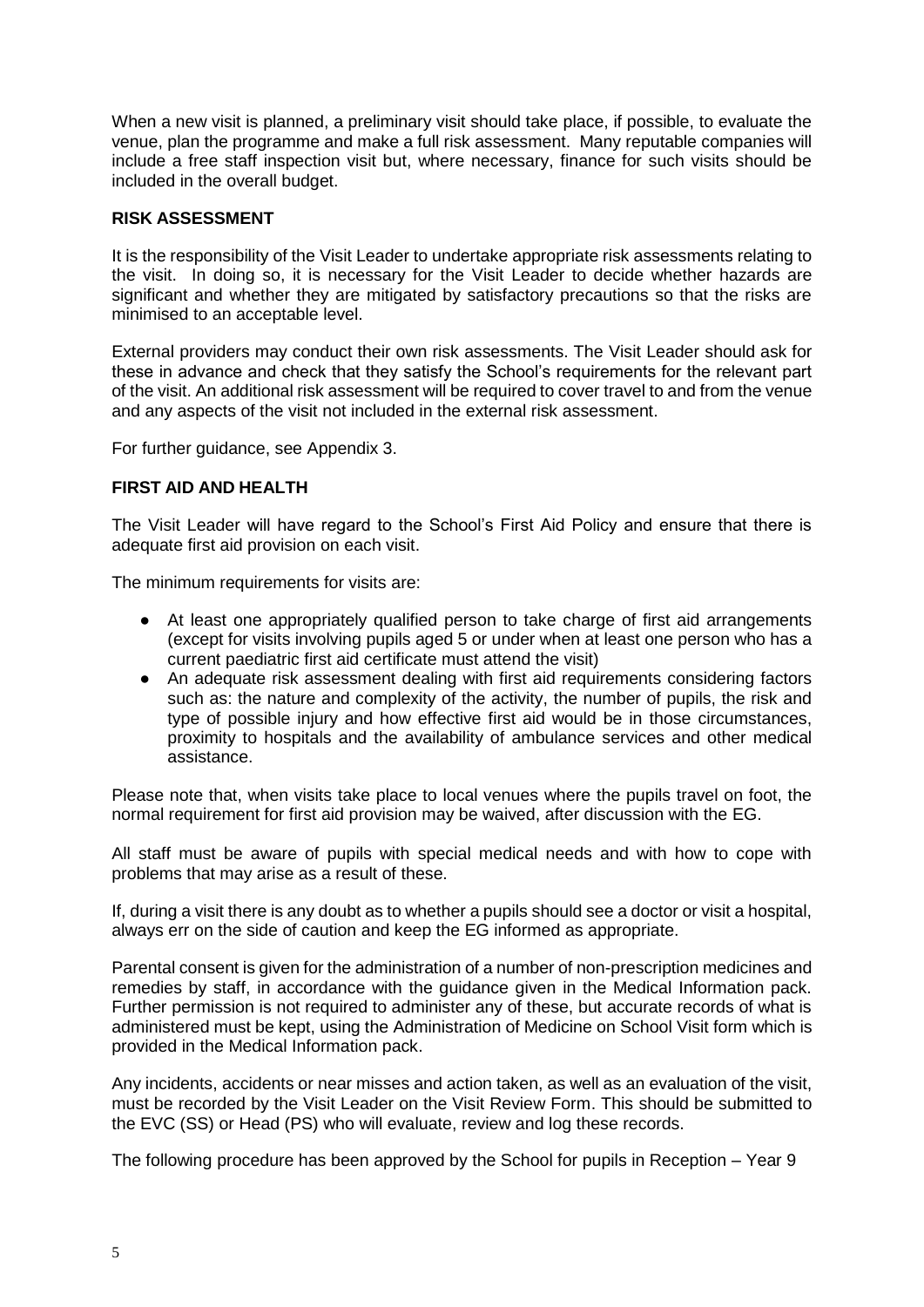- A minimum of a fortnight before departure each pupil is given a Medicine Dosage and Administration form in a named bag (samples available).
- Enough time must be given so that duplicate inhalers etc. may be obtained<br>● Medicines are placed in the bag and the form is completed and signed by the
- Medicines are placed in the bag and the form is completed and signed by the parents
- All bags are then kept together (on correct coaches) in a manner appropriate to the visit
- Pupils have set "surgery time" to take medicines
- Staff are present to ensure pupils takes correct dose
- Staff sign off the medicine dose on the form, filling in time box, and return medicine to bag and bag to box
- Pupils who need medicines at different times make special arrangements with their group leader

For older pupils a version of this scheme may be applied.

Staff should ensure that all asthmatics and anaphylaxis sufferers who are permitted to carry their auto-injectors and inhalers, do so at all times.

Nominated staff members will carry such medication for younger pupils for use in an emergency.

### **Disability, medical and special educational needs**

The school will make every effort to ensure that visits cater for and are accessible to all, irrespective of disability, special educational or medical needs, ethnic origin, religion or gender.

Where there are doubts over the inclusion of a pupil on the grounds of disability, special educational or medical needs, ethnic origin, religion or gender, there will be consultation between the School, the pupil and the parents.

If despite making reasonable adjustments there remains a significant, unmanageable and unacceptable risk to the health and safety of pupils or anyone else on the visit, it may be reasonable to exclude a pupil from the visit on those grounds.

A record should be maintained by the school of the reasons for the exclusion of that pupil from the visit.

### **INSURANCE**

- It is the responsibility of the Bursar and the Visit Leader to ensure that adequate insurance is in place.
- The Visit Leader will take a copy of the relevant insurance policy(ies) with them on the visit, will be familiar with the cover arranged and any conditions applying and will know how to claim on the policy(ies), if necessary.
- The School arranges comprehensive insurance for all visits for which an extra insurance charge is levied. **The Visit Leader must ensure that they have arranged this with the Accounts department**
- If travelling in the EU all pupils should have an EHIC/GHIC
- There are some significant exclusions for "high risk" activities. The Visit Leader must check with the Bursar to ensure that such activities are covered by the School's insurance policy. Additional insurance may be necessary. The parents of some pupils with special health needs may prefer or be required to take out additional insurance cover of their own.
- Some companies offer their own insurance and include it in the overall cost of the visit. The Visit Leader should check the level of the cover carefully.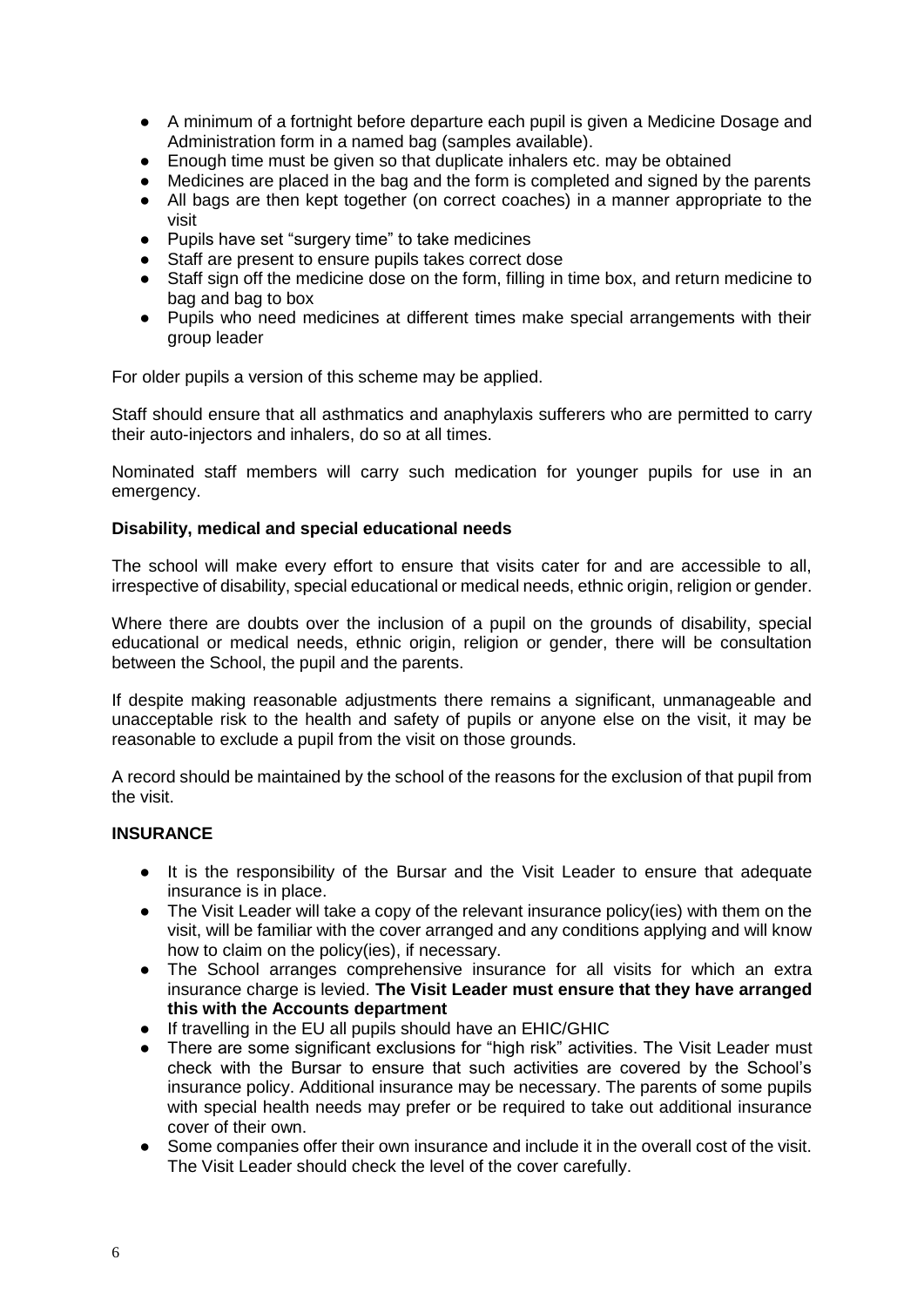- If abroad on high risk activities check whether you will have to pay "up front" for ambulances etc, whether the cost of a member of staff remaining with an injured/sick pupil is covered and whether parents will be flown out
- The Visit Leader must have all appropriate contact numbers including those for incountry emergency services and the British Embassy/ Consulate.
- Paragraph 6.20 of 'Tormead School Terms & Conditions' states *"Parents are responsible for insurance of the Pupil's personal property whilst at school or on the way to and from school or any school-sponsored activity away from school premises"*

### **Any insurance policy(ies) should include the following cover**

- Personal liability covering claims against the school and its members
- Personal accident cover for Visit Leaders, Staff, volunteers and participants
- Medical Treatment
- Transport and passenger liability
- Damage to or loss of personal or hired equipment
- Programmed and non-programmed activities
- Transport and accommodation expenses in case of emergency
- Compensation against cancellation or delay
- Compensation for loss of baggage and effects
- Legal assistance for claims
- Failure or bankruptcy of a centre or travel company

# **FURTHER GUIDANCE**

Further guidance will be found in Appendix 1 – Sequence of Events, Appendix 2 – Guidance for Visit Leaders and Appendix 3 – Risk Assessments and Hazardous Activities

**Date of Last Review:** 23 March 2022

### **By Resolution of the Governing Body:**

MRS R HARRIS MRS NOTES Chair of Governors **Head** 

1 February 2021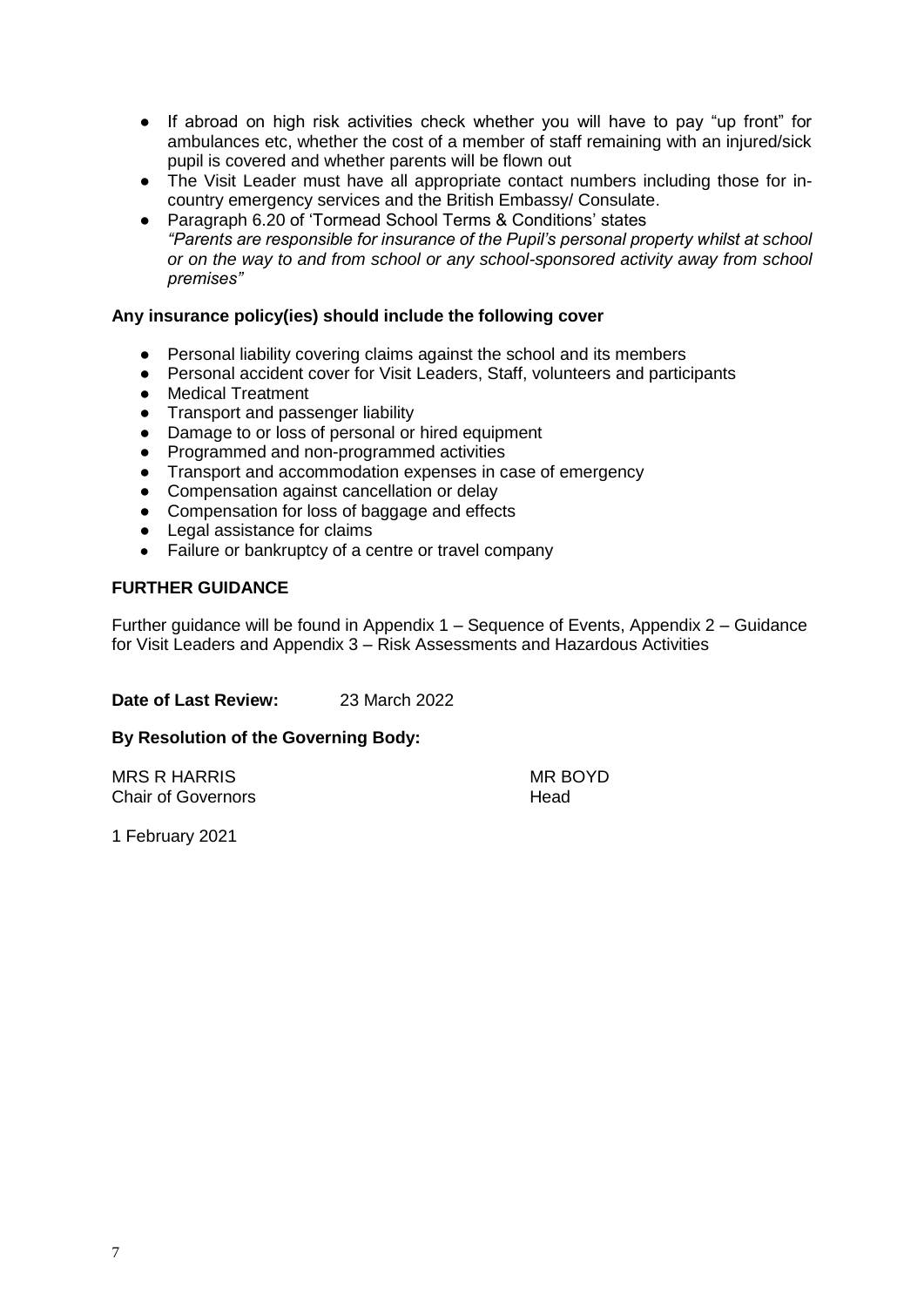# **Appendix 1: Sequence of events**

# **Day visits**

- 1. Submit a proposal. If approved, the event will be added to the calendar and, for staff in the Senior School, a member of the Office staff will be assigned to manage the administration.
- 2. Check costs, insurance and travel arrangements with the Accounts department.
- 3. Add trip to EVOLVE
- 4. Carry out preliminary risk assessment and upload to EVOLVE in SS. Pass to ther Head for approval, in Prep School
- 5. Draft permission letter to parents and pass to to [communications@tormeadschool.org.uk](mailto:communications@tormeadschool.org.uk) for formatting and approval. If a third party is involved, the letter should request consent for any personal data (particularly special category personal data) to be shared.
- 6. Coummunications to be sent via EVOLVE in the SS.
- 7. Check medical information for all pupils taking part and note any special requirements and potential problems.
- 8. Check MI5 and/or any other relevant websites for any pertinent information regarding security and threat levels.
- 9. Telephone venue no earlier than 48 hours before visit to establish whether there is any additional security in place (this might delay entry and lengthen the day).
- 10. Print hard copy and upload to EVOLVE a map covering area of one mile radius of the venue to be visited; this will provide a backup in the event of needing to find a walking route out of an emergency zone.
- 11. Complete final risk assessment and pass to the EVC (SS) or Head (PS) for approval. Once approved in SS this should be scanned and uploaded to EVOLVE
- 12. Complete the Final Detailson EVOLVE and submit for approval arrangements by the EVC SS or Head (PS).
- 13. Collect information pack from the Office. The member of staff assigned to manage your visit will assist with catering arrangements, collecting medical and other information, setting up a SchoolPost/ Evolve group and other administrative matters.
- 14. Collect first aid pack from Health Care Lead.

# **Residential Visits**

- 1. Submit a date proposal. If approved, the event will be added to the calendar and a member of the Office staff will be assigned to manage the administration.
- 2. Add visit to EVOLVE
- 3. If this is a new visit, carry out a preliminary visit if possible and consider an outline risk assessment.
- 4. Inform parents of the proposed visit and gauge interest. This may be done by letter, or you may want to organise a meeting.
- 5. Check costs, insurance and travel arrangements with the Accounts department.
- 6. Carry out preliminary risk assessment and upload to EVOLVE(SS) or Head (PS) for approval.
- 7. Draft permission letter to parents and pass to [communications@tormeadschool.org.uk](mailto:communications@tormeadschool.org.ukr) for formatting and approval. If a third party is involved, the letter should request consent for any personal data (particularly special category personal data) to be shared. The member of staff assigned to manage your visit will assist with collecting passport photocopies and EHIC (if valid)/GHIC documents and arranging a payment schedule.
- 8. Check medical information for all pupils taking part and note any special requirements and potential problems.
- 9. If desired, arrange an information meeting to brief parents about the visit.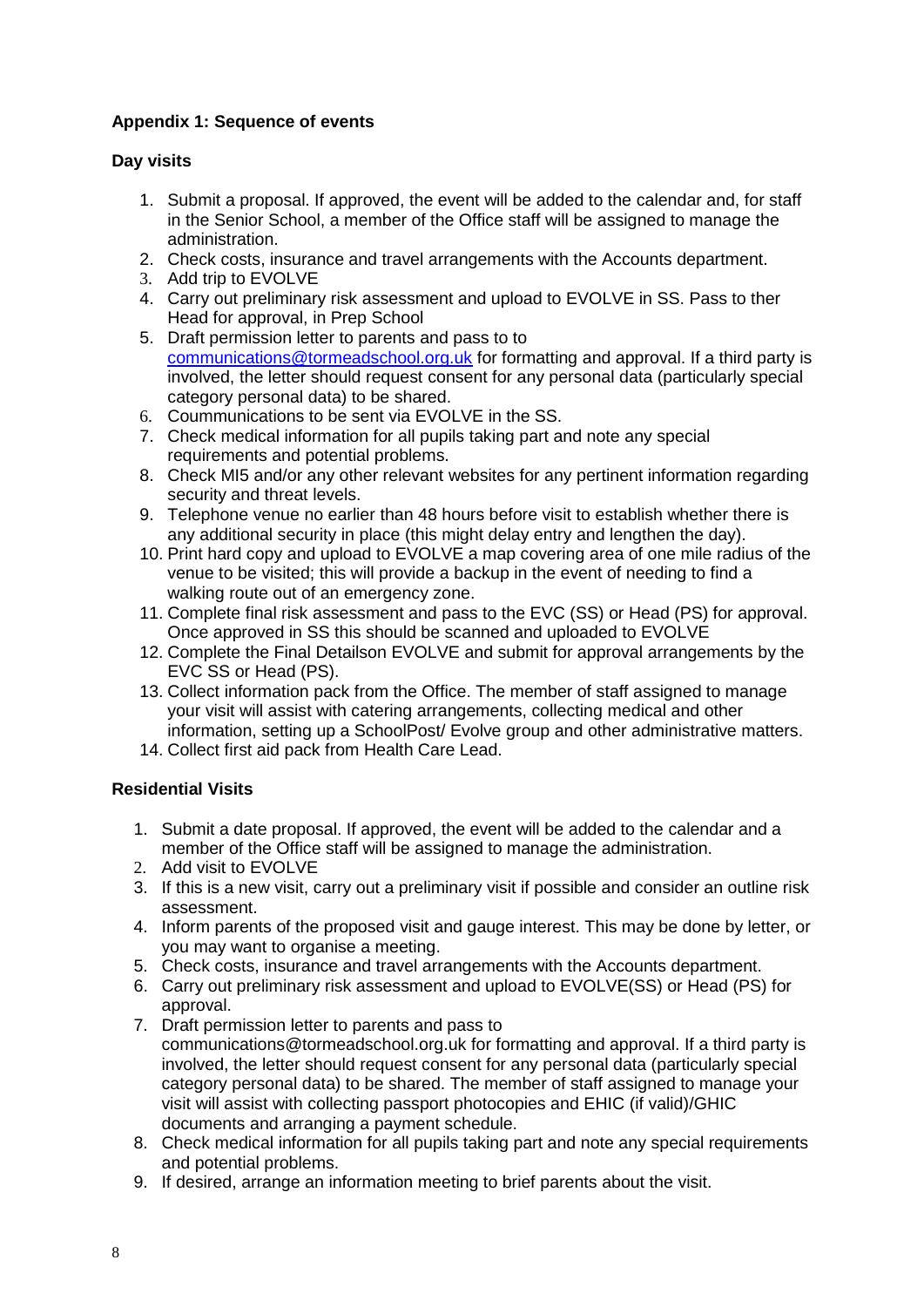- 10. Check with the Office that all administration and organisation is complete.
- 11. Arrange briefings for accompanying staff and pupils.
- 12. Check MI5, FCO and/or any other relevant websites for any pertinent information regarding security and threat levels.
- 13. Telephone venue no earlier than 48 hours before visit to establish whether there is any additional security in place (this might delay entry and lengthen the day).
- 14. Print a hard copy and upload to EVOLVE a map covering area of one mile radius of the venue to be visited; this will provide a backup in the event of needing to find a walking route out of an emergency zone.
- 15. Complete final risk assessment and upload to EVOLVE (SS) or Head (PS) for approval.
- 16. Complete the Final Details on EVOLVE and submit for approval from the EVC orHead(PS).
- 17. Collect information pack from the Office. The member of staff assigned to manage your visit will assist with catering arrangements, collecting medical and other information, setting up a Clarion group and other administrative matters.
- 18. Collect first aid pack from Health Care Lead.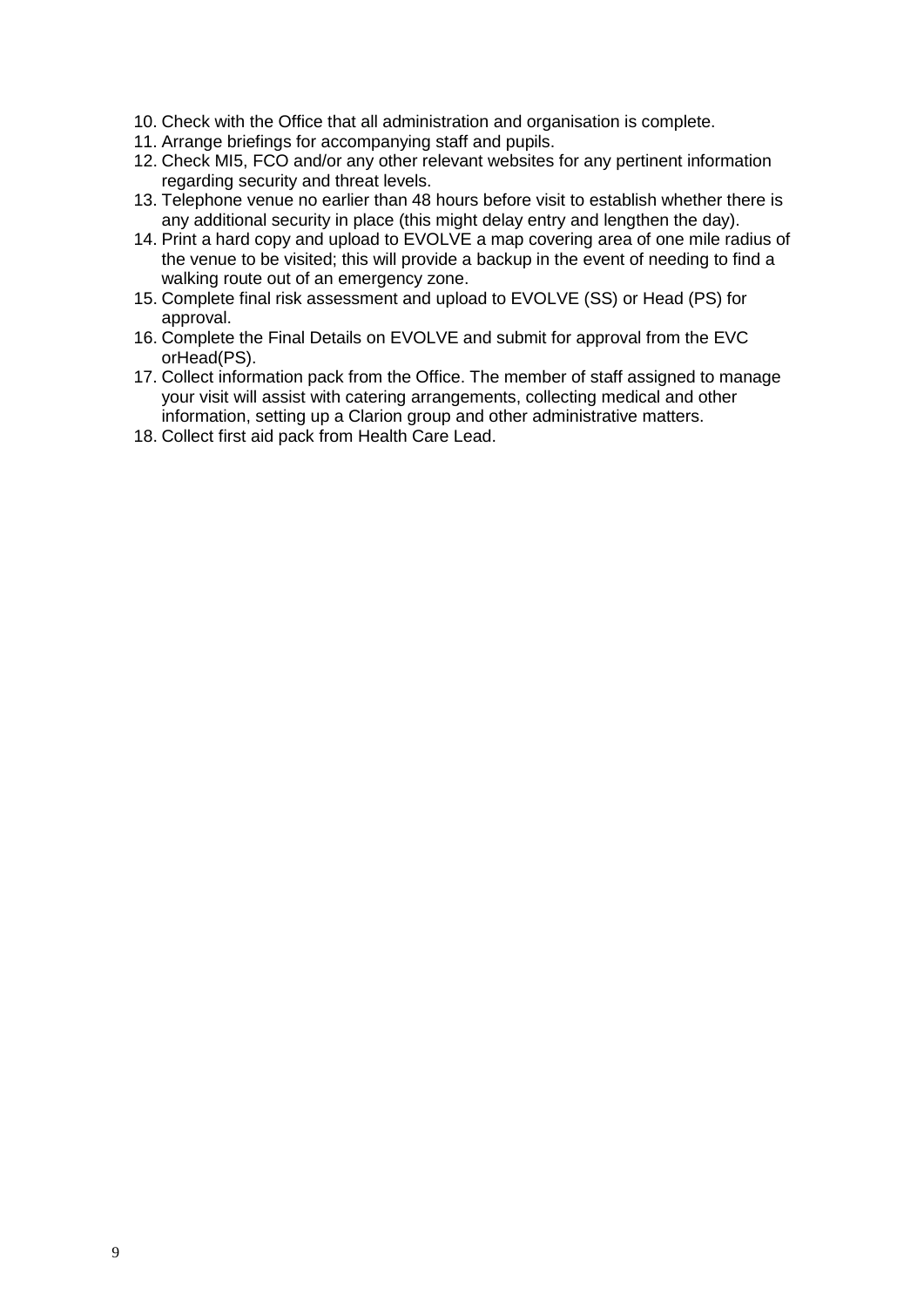# **Appendix 2: Guidance for Visit Leaders**

# **Groups and Briefings**

- Ensure that all staff and pupils are fully briefed and that all accompanying adults are introduced at the start of the visit, or before.
- You may need to plan groups for various aspects of the visit, e.g. bedrooms, activities, coaches. Organise these in advance where possible.
- Large groups may be better managed as sub-groups with their own group leader. Make sure that everyone is aware of who is responsible for whom. Group leaders need their own copies of pupil lists, medical details, and any other relevant information, including a hard copy of a map covering area of one mile radius around the venue to be visited.
- Consult regularly with other staff to monitor and review progress and planning for the visit.
- Talk to the pupils during the visit to keep aware of their experience.

### **Venue**

Factors guiding the choice of venue may include:

- Safety stairs/fire arrangements
- Access arrangements
- Pupil and staff accommodation
- Security of site
- Safeguarding concerns
- Catering arrangements
- Hygiene arrangements
- Qualifications and number of staff
- Supervision arrangements
- Transport arrangements
- Insurance
- Equipment guarantee of standards/safety/maintenance
- Medical arrangements
- Written accident and emergency procedure
- Written operations procedure

The Visit Leader should check the site on arrival and make any immediate necessary changes.

### **Finance**

Major considerations in the financing of any visit are keeping the cost to pupils as low as possible while at the same time allowing for all major expenses and extras as well as having enough in reserve as a contingency fund. Funds can be refunded to pupils on return. It is hard to ask for more money after the visit.

Points to consider:

- Any letter to parents must state clearly what is being included in the main cost and what likely extras there may be.
- Any adult taking a sub-group must be adequately funded
- Check all brochures for hidden extras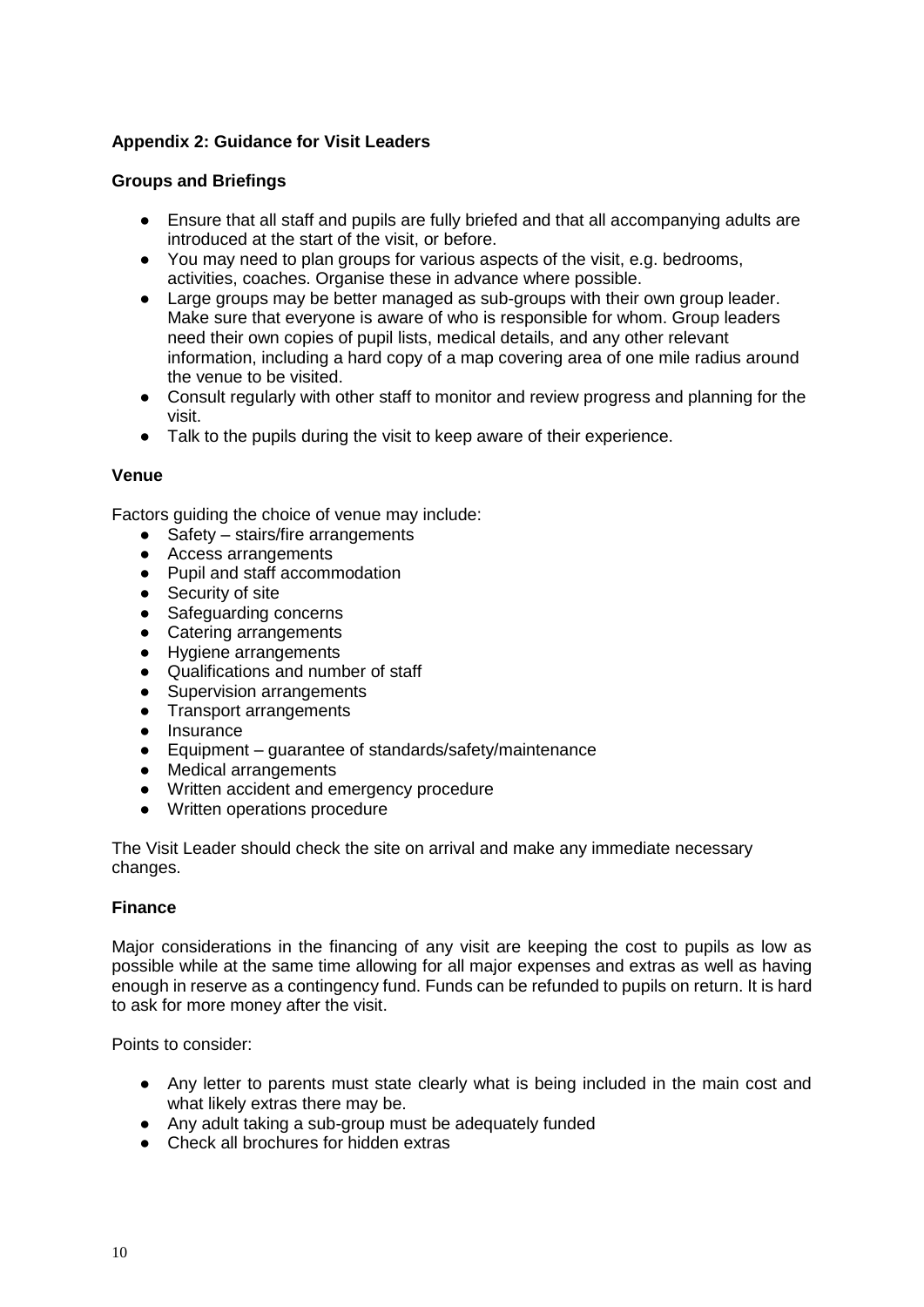- Check costs carefully before including them in a letter. It is a good idea to write that the visit will cost "not more than xx amount" and allow a certain amount of "float" in your calculations
- Do not forget extras such as tips, prizes, presents and always add on a certain amount for the extra drink or snack when the pupils have spent all their money
- Carry enough change in the appropriate currency for loos, phones etc
- Be clear about how much pocket money is to be allowed and decide whether or not to run a bank. If you are going to do this, run it at a set time and do not alter this. Pupils soon get organised when their money is involved. All pupils should split their money into small amounts with no large notes, particularly if a bank is being run. If running a bank make sure pupils keep money out for the first journey
- If travelling abroad with foreign currency make sure the funds are always kept securely and that amounts are split between the Visit Leader and other staff in case of theft or loss
- Monies for a day/evening visit will usually be billed
- Monies for residential visits will be collected by the Office at the advice of the Visit Leader
- Parents must be told whether payments are non-refundable or not
- Accidental damage to property abroad or in hotels usually has to be paid for "up front". Check all rooms, equipment and facilities carefully before use to avoid being charged for damage done by another party
- If on a residential visit abroad and you get into financial difficulties contact: allocated senior member of staff, travel rep, consulate (make sure you know their numbers)
- Take a credit card of your own for emergency use
- If you will have known entry fees while away, prepare the money in advance to avoid fuss at ticket offices. Never have pupils paying one by one even for extras. Take advantage of group rates.
- Preview costs need to be included in the budget

# **Transport**

General points:

- Any journey must be included in the risk assessment(s) for the visit, which should include arrangements for any emergency, eg coach breakdown, party getting separated if using public transport
- Any journey should be seen as an exciting and worthwhile part of the visit
- Any disturbance or irritation to the general public should be avoided if possible
- Regular head counts should be made and must certainly be made after any stops on route
- Sub-groups make checking easier and give other staff the chance to get involved and get to know the pupils
- Prepare for travel sickness seat known sufferers sensibly and make sure that transport is well ventilated
- The wearing of safety belts is obligatory and non-negotiable at all times
- Parents must be aware of their responsibilities in terms of departure and collection. Special arrangements for individuals can cause problems for the whole group and should be avoided
- A School Post/ Evolve group will be set up to contact parents for collection times if appropriate.
- The Visit Leader should have an easily accessible contingency fund.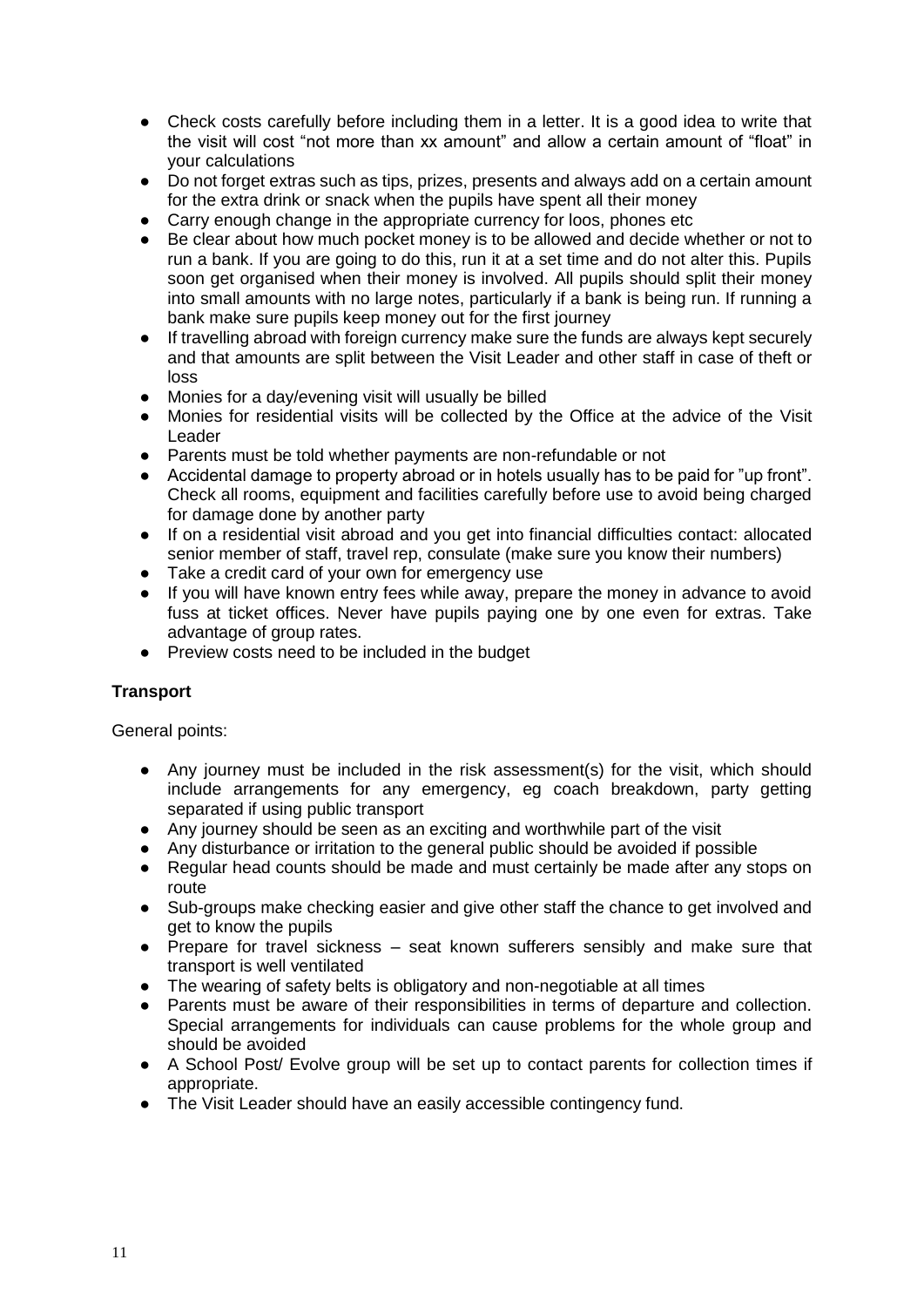Coach Travel:

- Book only with approved companies and ensure that you have an emergency contact number for the company
- Make sure adequate arrangements are in place in the event of a breakdown
- Seat belts must be in working order for all passengers and the Visit Leader should require pupils to put these on.
- Pupils should remain seated while the coach is moving
- All passengers must be made aware of the position of the safety exits
- Incorporate rest stops as appropriate to the needs of the party
- Ensure that all members of the party are aware of information re meeting times etc after stops
- If there are any doubts about the safety of the driver or the vehicle do not proceed until confident that it is safe to do so
- If early morning departures with large groups are taking place, make careful plans for embarkation
- Take plenty of bin bags
- On long-distance visits, it is customary to give the coach driver a small tip, which should be included in the costings.
- DVDs may be shown at the discretion of the Visit Leader and by agreement with the coach driver. They must be appropriate to the age of the party.

Minibus Travel:

Please refer to the Minibus Policy

Ferry Crossings:

- Consideration must be given to the potential danger on board for the particular group. In particular, great care and diligent supervision must be given if the group is allowed on deck
- Sub-groups are essential
- Clear meeting points must be designated
- If combining coach and ferry all members of the party must know which deck their coach is on
- Briefing must be given on:
	- Emergency evacuation and location of muster stations
	- Feeling unwell
	- Care of property
	- Respect for others
	- Meeting points
- Rules must be clearly established with regard to duty free shops, alcohol, aerosols, tobacco and illegal substances
- Supervision at the port should be carefully managed with the group working in subgroups and no one moving on without the permission of the Visit Leader
- Minimum group size if given free time is three

Air Travel:

- Use sub-groups for check-in etc. but the whole group should move to and from the flight together with the Visit Leader at the back to avoid the party being split
- Establish a base while waiting
- Make sure all members of the group know the flight number and time and know how to check the boards
- Give clear instructions about meeting times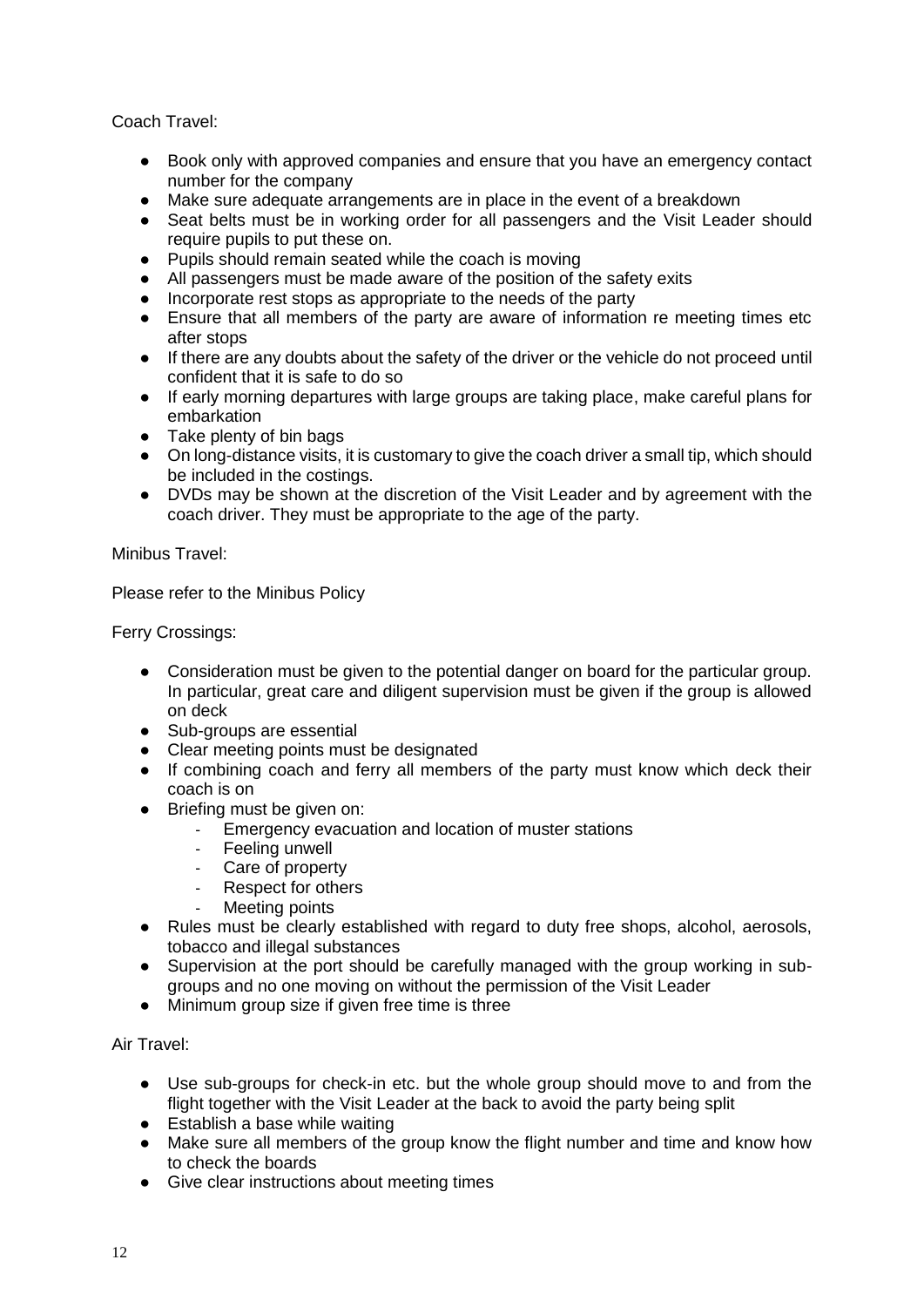- While waiting, minimum group size is three
- Emergency arrangements must be clear and understood by all
- All passengers will be made aware of the position of the safety exits, pupils must be instructed to listen to these carefully
- Pupils should be reminded to show respect for other travellers
- Where possible seat all pupils ahead of staff in the aircraft
- Ensure that special dietary needs have been catered for
- Seat pupils with special needs near staff

Rail Travel:

- Whenever possible seats should be booked in advance
- Whenever possible pupils should be seated together or in sub-groups with a member of staff
- Each member of staff needs to be aware of emergency exits and procedures and to inform their group
- Seat pupils with special needs near staff
- On long journeys pupils should be encouraged to remain in their seats and permission should be sought if they need to leave their seats
- No one may leave the train before the destination without the permission of the Visit Leader
- Pupils should be reminded to show respect for other travellers
- If using a train eg an underground train where seats cannot be booked it is a good idea to divide the party into sub-groups each of which will board together into a separate carriage
- Ensure that pupils know where to meet if they become separated from the rest of the party
- For sixth form visits, when meeting pupils, give clear instructions about meeting times and place

Emergency arrangements during travel must be clear and understood

### **Overnight Accommodation and Visits Abroad**

Where possible, the accommodation should be assessed in advance of the visit to ensure that it is satisfactory. Aspects to consider:

- Sufficient and suitable bed and bedding for each pupil (or the camping equivalent)
- Separate sleeping provision for all genders wherever practicable
- Ability to lock doors of bedrooms for safeguarding and security
- Hotel rooms should ideally be located together on the same corridor, preferably not on the ground floor
- Safety of rooms: trip hazards, windows, electrical cables etc.
- Fire safety: location of fire exits and routes to exit building in case of fire; whether smoke detectors are fitted
- Sufficient access to toilet and washing facilities (separate for each gender if possible) appropriate to the nature of the activity
- Regular provision of sufficient and appropriate food and drink, stored and prepared under sufficiently hygienic conditions to minimise risk of disease
- Ability to contact medical services, and provision for return to school or home, in case of accident or illness
- Satisfactory and contactable adult supervisors who are competent to supervise activities involved and with back up staffing to deal with emergencies.
- Sufficient clothing or equipment which is suitable for the activities to be undertaken, and sufficient to ensure adequate protection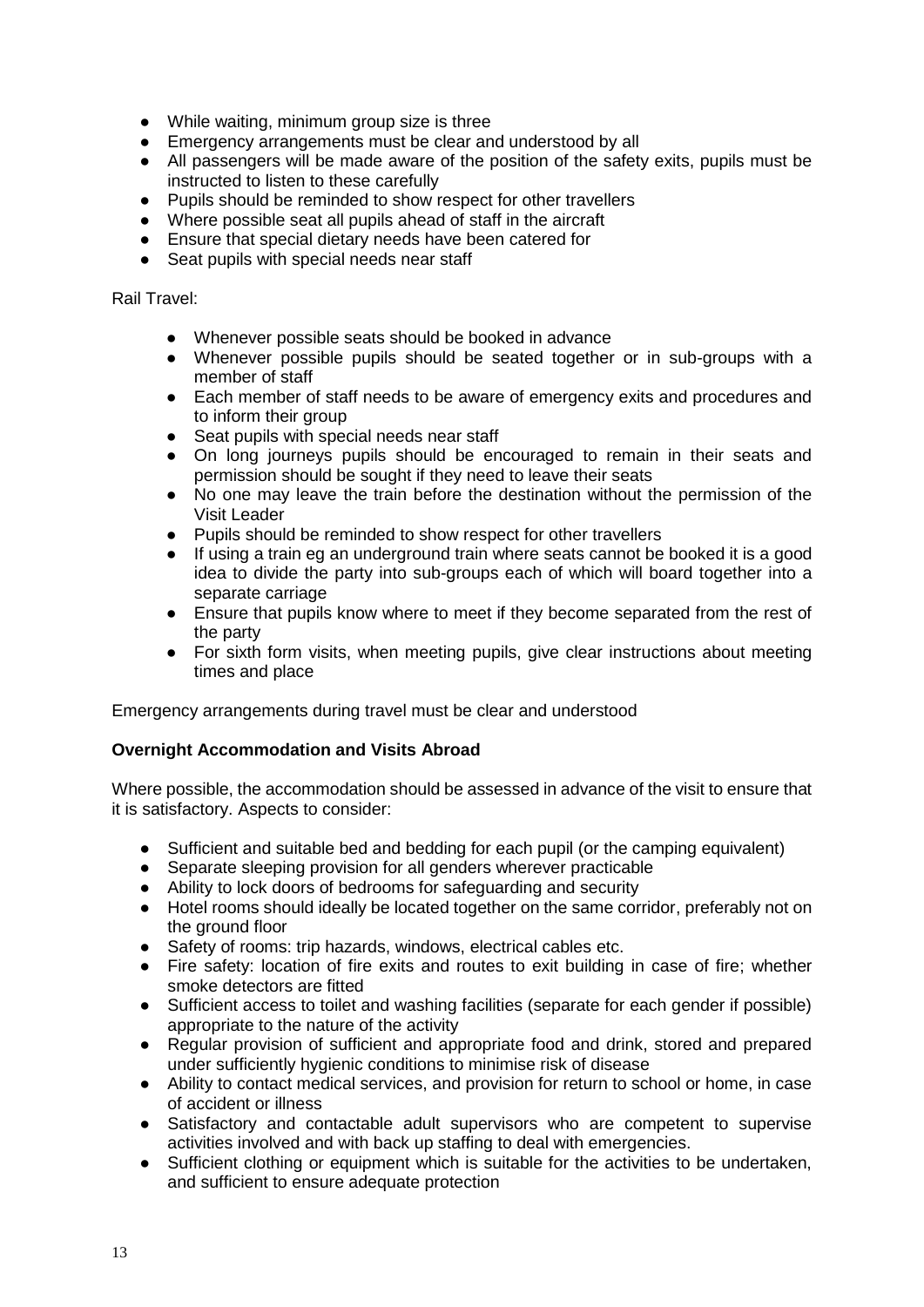● Adjustment of activities for any special needs of individual pupils (e.g. disability, asthma, enuresis, dietary needs, allergies) and safe storage and provision for administration of any medication.

School staff should have daily contact with pupils and regularly discuss any concerns that they may have in relation to their accommodation or case, or any other aspect of the visit. They should make them aware of basic safeguarding procedures such as locking their door at night and not admitting any adult other than school staff. They should also inform them of whom to contact should they have any concerns.

The Visit Leader must ensure that pupils have details of the designated contact person on the visit, who will be contactable at all times.

# **Communication with Parents**

It is necessary and desirable to keep parents well informed at all stages of a visit.

- For residential visits, an initial letter outlining details of the visit would be sent; this would normally be followed by an evening information meeting. Parents of each pupil should be advised to have an adult representative at that meeting if possible.
- The initial letter should contain the following information:
	- **Venue**
	- Purpose
	- Departure date and approximate time if known
	- Return date and approximate time if known
	- Insurance details
	- Mode of travel and company
	- Staffing for the group
	- Approximate cost and information about what is included
	- Any further costs
	- Any special equipment that may be needed
	- Date of information meeting
- ● The information meeting for parents will normally last no longer than forty-five minutes (excluding questions) and should have some visual input. Parents may be given the consent form with the request for first deposits. The meeting may address the following:
	- Welcome parents and thank them for giving up time etc.
	- Introduce the visit new venture or has it been done before
	- Explain the purpose and relevance
	- Departure dates/return dates
	- Mode of travel
	- Destination
	- **Location**
	- Accommodation/style and security
	- Food
	- Costs: what is covered/ payment schedule and deadlines/ cancellation arrangements
	- Expectations of behaviour
	- Medical details requirement
	- Items that will/will not be allowed
	- Advice on pocket money/bank/small denominations
	- Special activities/safety arrangements/ equipment needed
	- Passport requirements (if appropriate)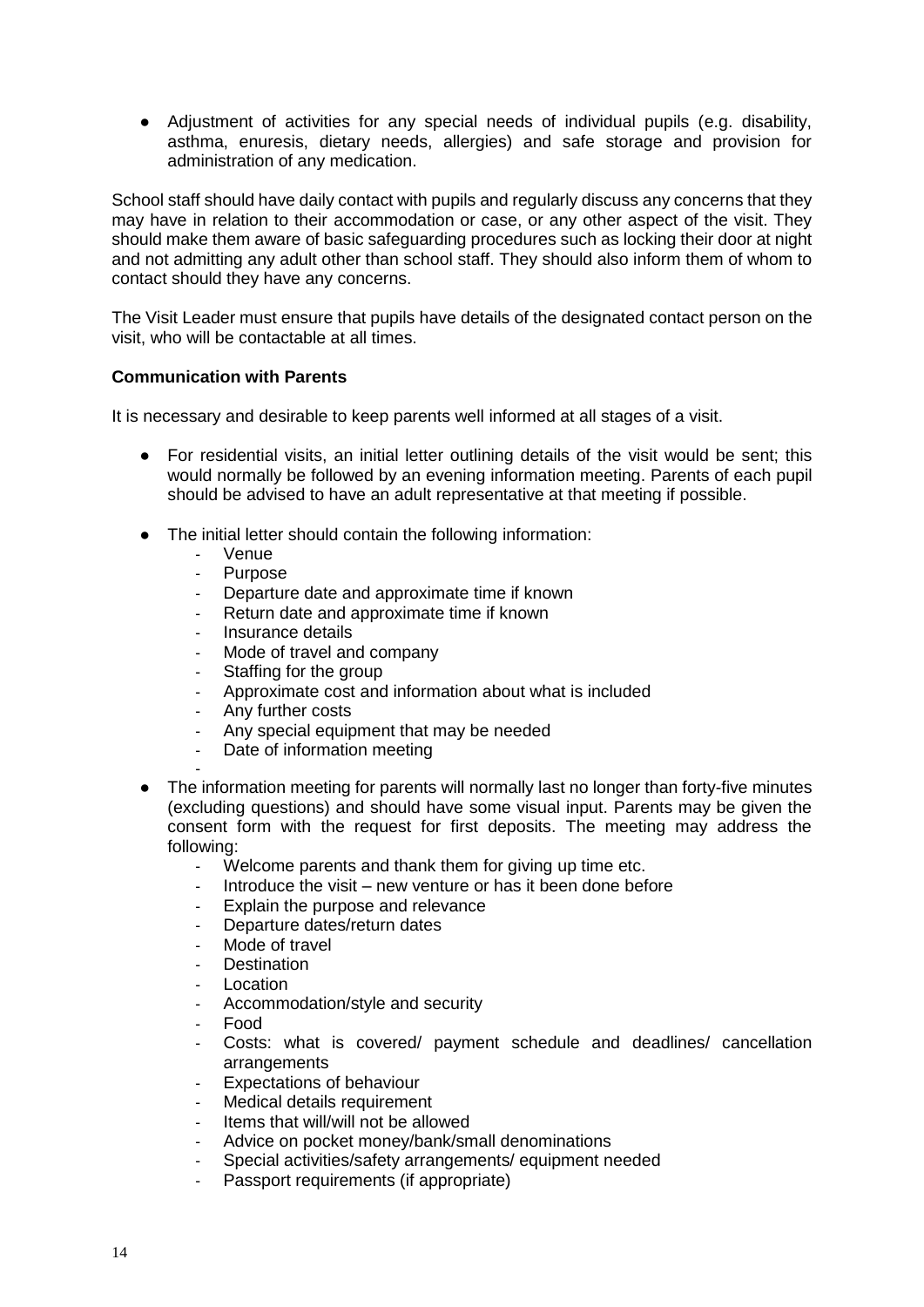- Information on obtaining an EHIC card (if appropriate)
- Staff information/Information on staff at centre + qualifications
- Details of insurance cover
- Details of emergency procedures
- Subsequent letter(s) will include further documentation and confirmation:
	- Forms to be completed
	- Clothing list
	- Acknowledgement of payment
	- Confirmed travel arrangements
	- Contact numbers

Contact with parents during the visit, e.g. to advise of safe arrival, to confirm collection times, can be done using SchoolPost/ Evolve.

# **Behaviour**

- The Girls' Code of Conduct applies on all visits. In addition, during briefings prior to the visit girls should be given clear instructions about the behaviour expected for the specific circumstances of the visit.
- For pupils, alcohol and cigarettes are forbidden at all times.
- Members of staff should not drink alcohol whilst on a school visit.
- Members of staff who smoke must be discreet and must never smoke while on duty.
- Where mobile devices are allowed to be taken on a visit, clear guidelines should be given as to their use and security.

# **Final Arrangements**

### 7 – 1 days beforehand

- Confirm coach/transport arrangements
- Ensure all members of staff are fully prepared and briefed
- Ensure that you have all necessary contact details
- Ensure that you have all passports and EHICs or GHICs for travel abroad
- Ensure that you have correct foreign currency
- Complete assembly of visits pack this should contain
	- details of venue with contact numbers (one per subgroup)
		- details of transport with contact numbers (one per subgroup)
		- copy of itinerary with approximate timings (one per subgroup)
		- risk assessment (one per subgroup)
		- medical information pack
		- hard copy of map covering area of one mile radius around venue
		- school emergency telephone contact number card (one per member of staff)

### **The Visit Leader and sub-group leaders should carry these details at all times.**

The member of the Office staff allocated to your visit will assist with this.

- Check MI5, FCO and/ or any other relevant websites for any pertinent information regarding security and threat levels.
- Telephone venue no earlier than 48 hours before visit to establish whether there is any additional security in place (this might delay entry and lengthen the day).
- Get Final Details sheet signed and return it to the office (in the Junior School only, pin the Final Details sheet to the mini whiteboard outside the office, for easy and immediate access).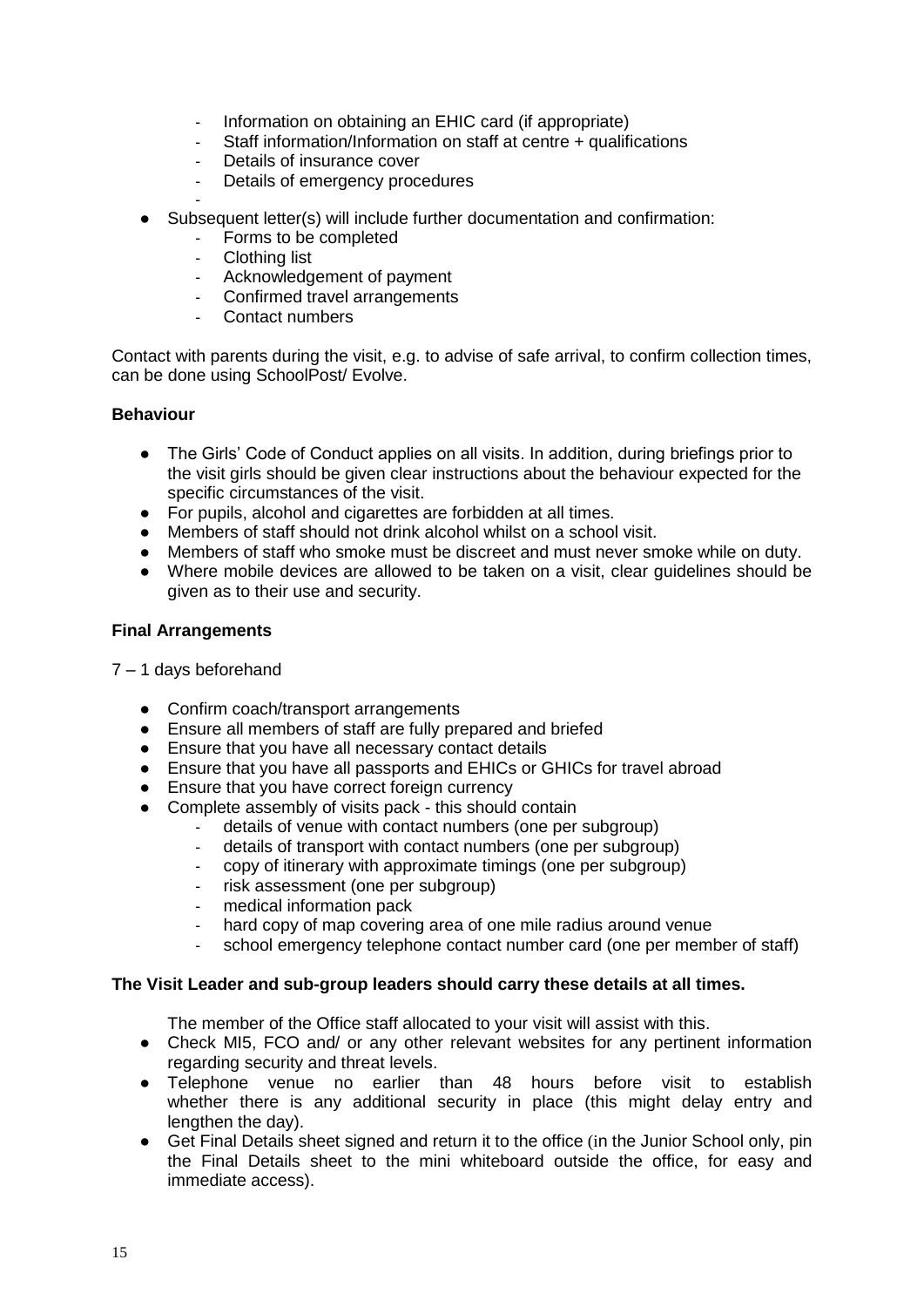- Collect first aid kits and the Medical Information pack.
- Ensure that staff members have mobile phones. Take phone chargers (and plug adapter if travelling abroad).
- Inform School Office of any absentees.

## **On day of/ During the Visit**

- Distribute first aid kits
- Ensure that staff members have fully charged mobile phones and are carrying chargers
- Register pupils and divide into groups as appropriate
- Remind pupils of code of behaviour expected
- Allocate staff to groups
- Give each member of staff the appropriate details etc. for their group
- If any form of transport is to be used, ensure that everyone is aware of the emergency procedures needed (e.g. emergency exit on coach, where to meet if separated on a train journey)
- If pupils are allowed to go off in small groups, these should be no smaller than three and no greater than five (different arrangements may be made for sixth form) and clear arrangements about when and where to meet should be made. Other arrangements apply for Duke of Edinburgh's Award expeditions
- In the event of any attack, staff should normally aim to follow the government advice to 'Run, Hide, Tell', although they should use common sense and their own judgement to take appropriate action depending upon the circumstances.
- On completion of the visit, staff should complete a Visit Review Form, making note of any incidents, accidents or near misses and evaluating the visit. This should be submitted to the EVC (SS) orHead(PS) who will evaluate, review and log these records.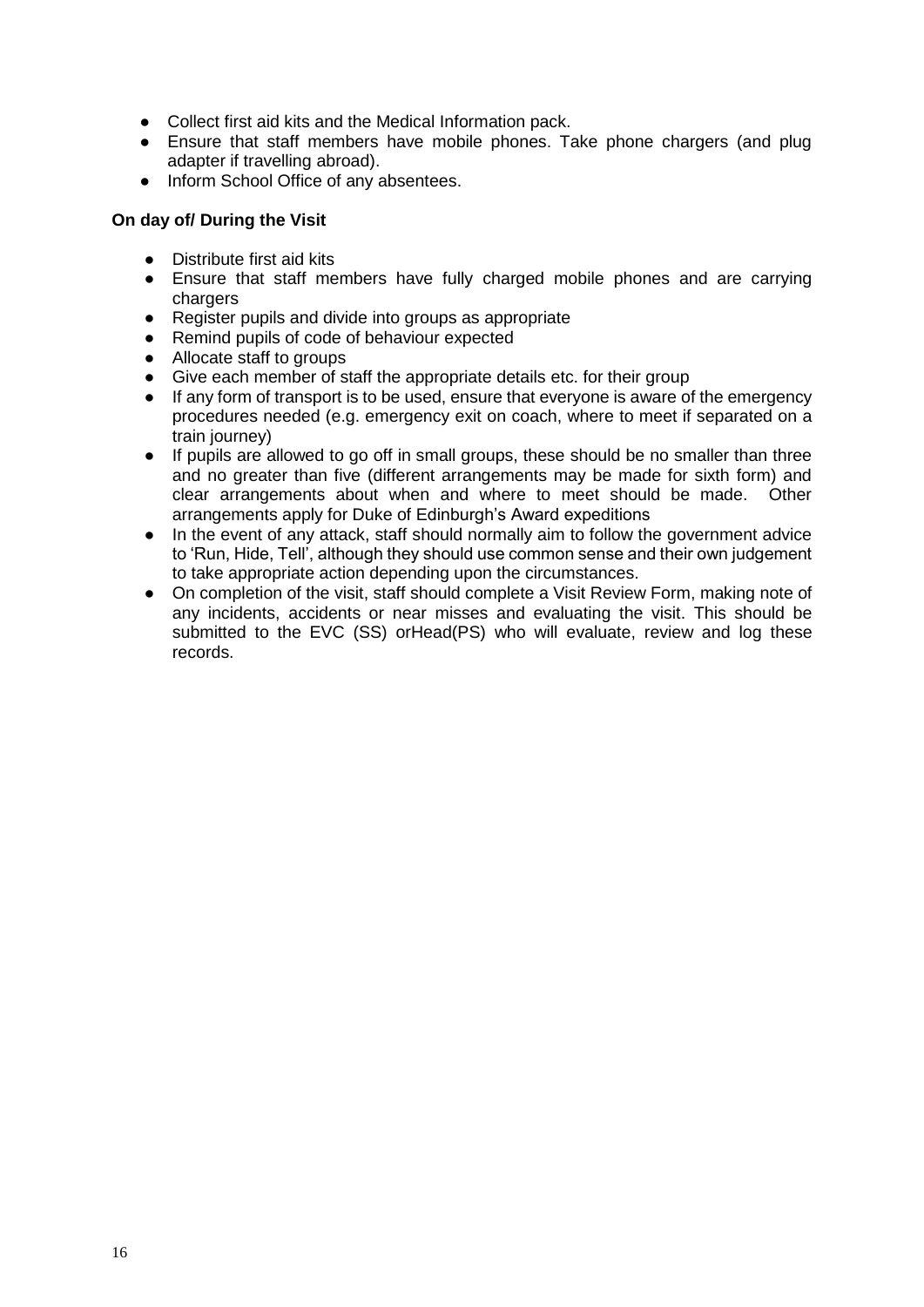## **Appendix 3: Risk Assessments**

Risk assessment is an examination of what could cause harm to people and subsequent planning to remove the problem or minimise the risk to an acceptable level given the age and experience of the party and the nature of the activity.

## **Definitions**

**Hazard:** Anything that can cause harm e.g. traffic at crossing points **Risk:** The chance, high or low that somebody will be harmed by the Hazard

### **Making the Risk Assessment**

Some sample risk assessments can be found in One Drive/ allstaff/ Visits Documents, but it is essential that Visit Leaders consider every aspect of their visit and look for hazards relevant to the particular circumstances of their visit. You will probably wish to use form EVRA, but other layouts are acceptable.

### **Look for the Hazards**

- In the preliminary planning visit or contact find out about the potential hazards in the context of the group and the experience and knowledge of the staff.
- Concentrate on issues relevant to the age, maturity and/or developmental stage of the group.
- Get information from others who may have had experience of this visit
- Ask questions if you are not shown something on your checklist, ask to see it
- Check that the situation will be the same when you visit

### **Decide who is at risk**

- Risk assessment should include all members of the party, adults and pupils and others who may be affected by the visit. Some people in the group may be at greater risk than others and special provision may be necessary e.g. lower bunk bed on ground floor for sleepwalkers
- Staff who do not know pupils well may pose a hazard to effective supervision, and this can be mitigated by taking photos of the pupils for identification purposes
- Be aware that both the party and others may be at risk if behaviour is poor
- Poor organisation and inadequate rest for duty staff can pose a hazard and put others at risk. Organisers should ensure that arrangements are made for adequate rest.
- Ensure that you always consider safeguarding

### **Evaluate the Risk**

Consider how likely it is that each hazard could cause harm. This will determine whether or not you need to do more to reduce the risk. Even after all precautions have been taken some risk usually remains. You have to decide whether this remaining risk for each hazard is high, medium or low. Your aim is to make all risks LOW. Some risks are controlled by legislation or by the centre to be visited or by vehicle regulation.

You could evaluate the risk as follows:

1. Frequency Low – Zero to very unlikely Medium – Unlikely High - Likely to almost certain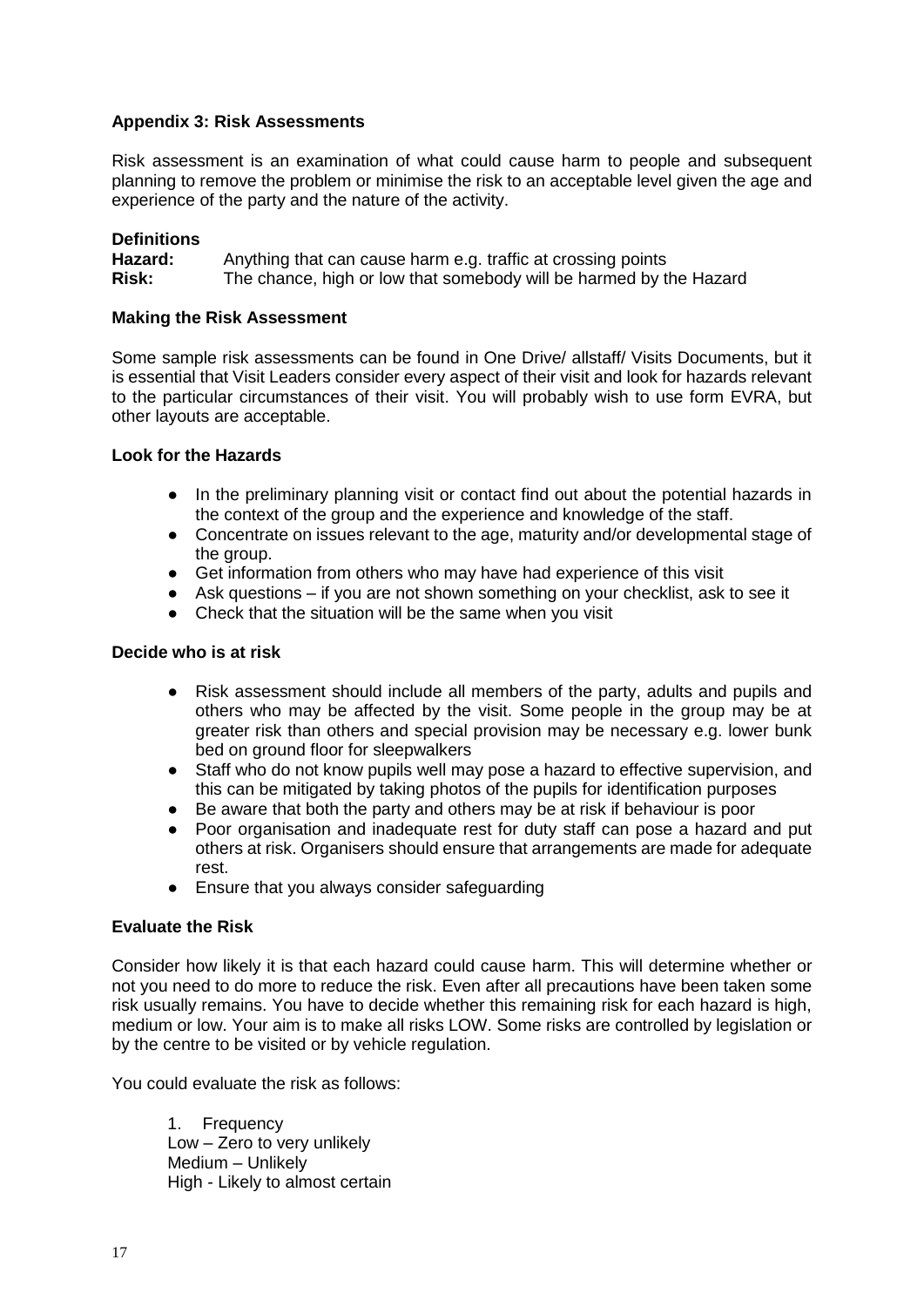# 2. Severity

Low - No injury or illness – minor injury (cuts & scratches Medium – Lost time due to injury or illness, may include time off school and/or visit to a health professional High – Major illnes or injury. Fatality or disablement

If it is necessary to take action ask:

- Can I get rid of the Hazard altogether?
- IF NOT can I control the risks so that harm is unlikely?

Strategies to reduce or control the risk could involve:

- Change to a lower risk option
- Restrict area of risk through code of conduct
- Restrict access to risk
- Plan to avoid risk –e.g. ski groups relative to ability
- Increase use of safety equipment
- Change time schedules to reduce fatigue
- Increase staff supervision
- Cancel part of programme never be afraid to do this on safety grounds or of changing plans at short notice

### **Record your findings**

Risk assessments should be recorded on form EVRA or a similar form. No visit may take place unless a full written risk assessment has been approved.

All risk assessments must show risk, estimated level, to whom, means of reducing level, final level. Centre risk assessments are only acceptable if they include all the above and should be validated by the School.

The following details should be considered and included where relevant:

- Departure one of the most dangerous times
- The Journey
- During the visit
- Other instructors
- Equipment
- Catering particularly packed meals
- Activities
- Safeguarding
- Emergency evacuation
- Visits away from the main venue (particularly where secondary transport is involved)
- Return Journey
- Arrival home again one of the most dangerous times

You need to be able to show that:

- A proper check was made
- You dealt with the significant hazards
- You took proper account of individual differences
- The precautions are reasonable and the remaining risks low
- You have kept appropriate records